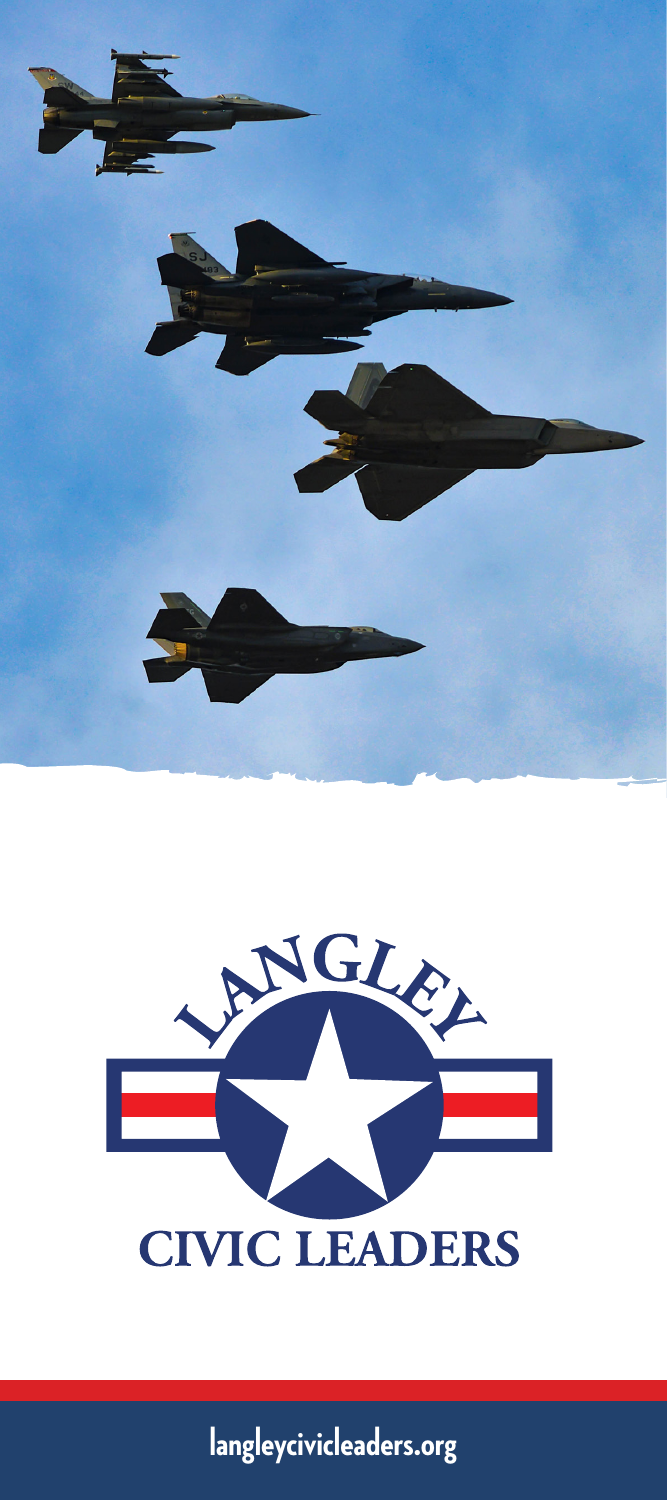

## **ABOUT THE LANGLEY CIVIC LEADERS ASSOCIATION**

The Langley Civic Leaders Association (LCLA) is a not-for-profit organization created in 2001.

Effectively supporting Langley Air Force Base (LAFB) and its associated tenant organizations to keep the base open and active—a base that is critical to the economy of the Hampton Roads region and the Commonwealth of Virginia. We support the base, its functions and programs, as well as all of its military personnel and civilian employees.

Membership in LCLA provides individuals with an opportunity to enhance the quality of life of the men and women in the Air Force and improve the civilian and Air Force communications throughout Hampton Roads.

#### **OUR MISSION**

**Educate the community** with respect to the mission and needs of Langley AFB, and its tenant units: Hampton, VA, the Department of the Air Force, and Air Combat Command.

**Promote the morale, welfare, and education** of the personnel attached to Langley AFB and their families.

**Promote and enhance a mutually beneficial relationship**  between the community and Langley AFB.

**Promote the enhancement and improvement** of the facilities and assets of Langley AFB, and its tenant units.

# **DEFINITION OF A LANGLEY "CIVIC LEADER"**

A credible, engaged, respected, inspirational individual of good principal and character within the community. Noted for their leadership and philanthropic desire to contribute to the well-being of the Airmen and their families assigned to LAFB, without personal gain. Someone who is involved in the community, has a network of contacts where they are in fact a leader, and can be a spokesperson for the value of our military community to those who don't touch it on a daily basis.

### **OUR ADOPT AN AIRMAN PROGRAM**

The "Adopt an Airman" program, a LCLA collaboration between Joint Base Langley-Eustis and the City of Hampton, connects selected community members and families with young Airmen to provide a home-away-from-home during their first enlistment in the military. It also offers individuals and families a unique opportunity to support and bond with our fine Air Force men and women—the air and space leaders of tomorrow. If you have the desire and commitment to make a difference in a young Airman's life, this is the program for you.